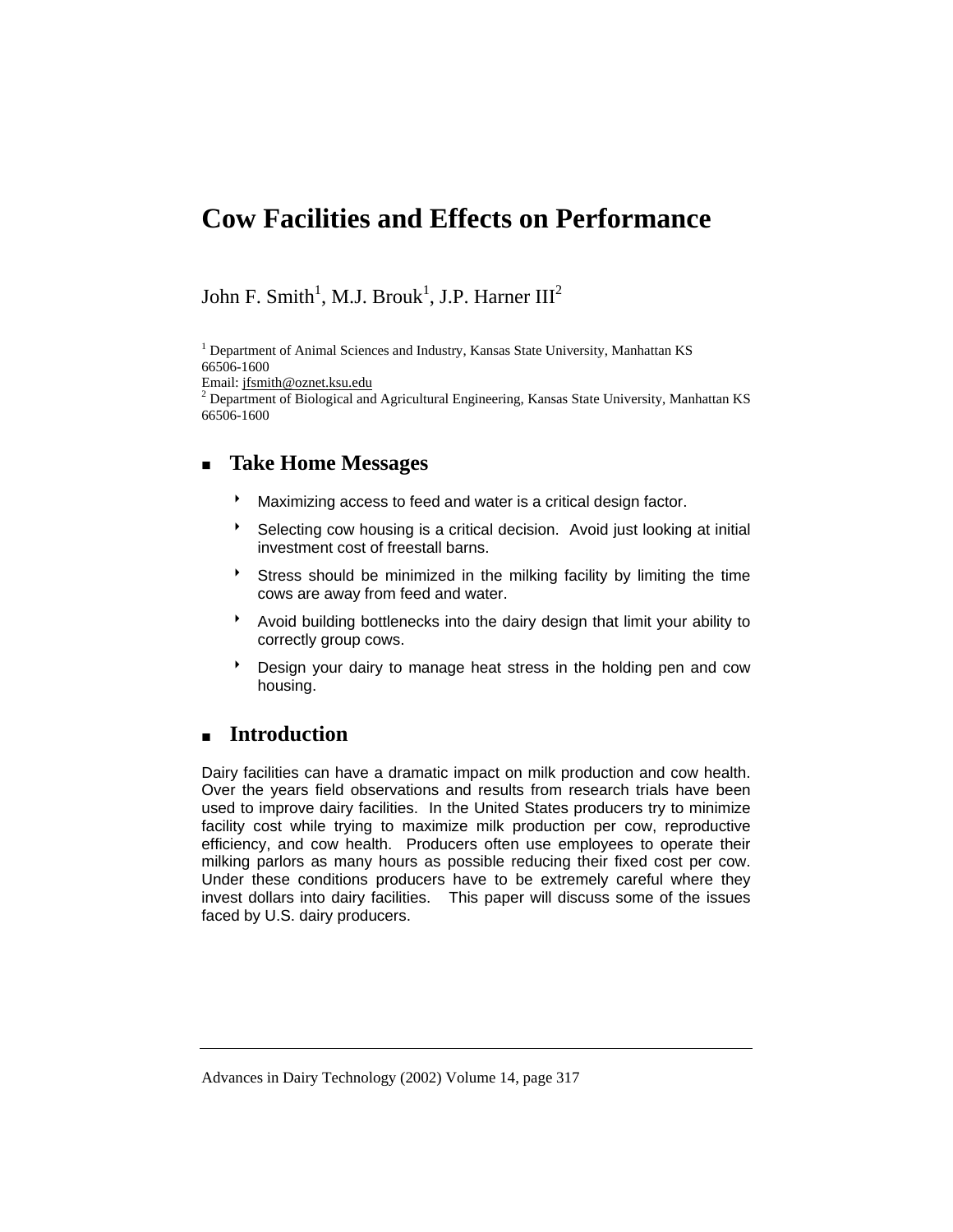#### **Milking Parlors, Holding Pens and Exit Lanes**

Reducing stress on cows in the milking facility is very important. These facilities should be constructed to minimize time cows are away from feed and water. Travel time to and from the parlor can be reduced by correctly sizing travel and parlor exit lanes. Currently, herringbone, parallel, and rotary parlors are the three predominant types of parlors constructed. Expanding rotary parlors is difficult. The operator pit can be constructed in parallel and herringbone parlors to allow additional stalls to be added as the dairy expands.

Typically, milking parlors are sized so that cows can be milked once in 10 hours when milking 2x per day; 6.5 hours when milking 3x per day; and 5 hours when milking 4x per day. Using these criteria, the milking parlor will be sized to accommodate the cleaning and maintenance of the parlor. The facilities or cow groups are determined based on milking one group in 60 minutes when milking 2x, 40 minutes when milking 3x, and 30 minutes when milking 4x. Sizing groups of cows to be milked in these time frames will minimize the time cows are away from feed and water.

The holding pen is the most challenging environment that a dairy cow faces. Holding pen cooling should be used to minimize heat stress in this area. Holding pens are designed based on 1.35  $m^2$  per cow with a minimum capacity of one group of cows. When a wash pen is not used, over sizing the holding pen by 25 percent allows a second group to be moved into the holding pen while the crowd gate is pulled forward and the first group is finishing being milked (Smith et al., 1997).

Exit lane width is dependent on the number of stalls on one side of the milking parlor. In parlors with 15 stalls or less per side, a clear width of .92 m is acceptable. For parlors containing more than 15 stalls per side, a clear exit lane width of 1.5 to 1.8 m is desired (Smith et al., 1997).

The width of cow traffic lanes should be sized according to group size. When group size is less than 150 cows, 4.3 m traffic lanes are typically used. Lane width is increased to 5.5 m for group sizes from 150 to 250 cows, 6.10 m for group sizes from 251 to 400 and to 7.3 m when group size is greater than 400 cows (Armstrong 2001).

### **Selecting Cow Housing**

The predominant types of cow housing in the Western United States are drylots and freestalls. This decision is based on climate, management style, and equity available for constructing dairy facilities. Typically, drylot facilities can be constructed where the moisture deficit (annual evaporation rate-annual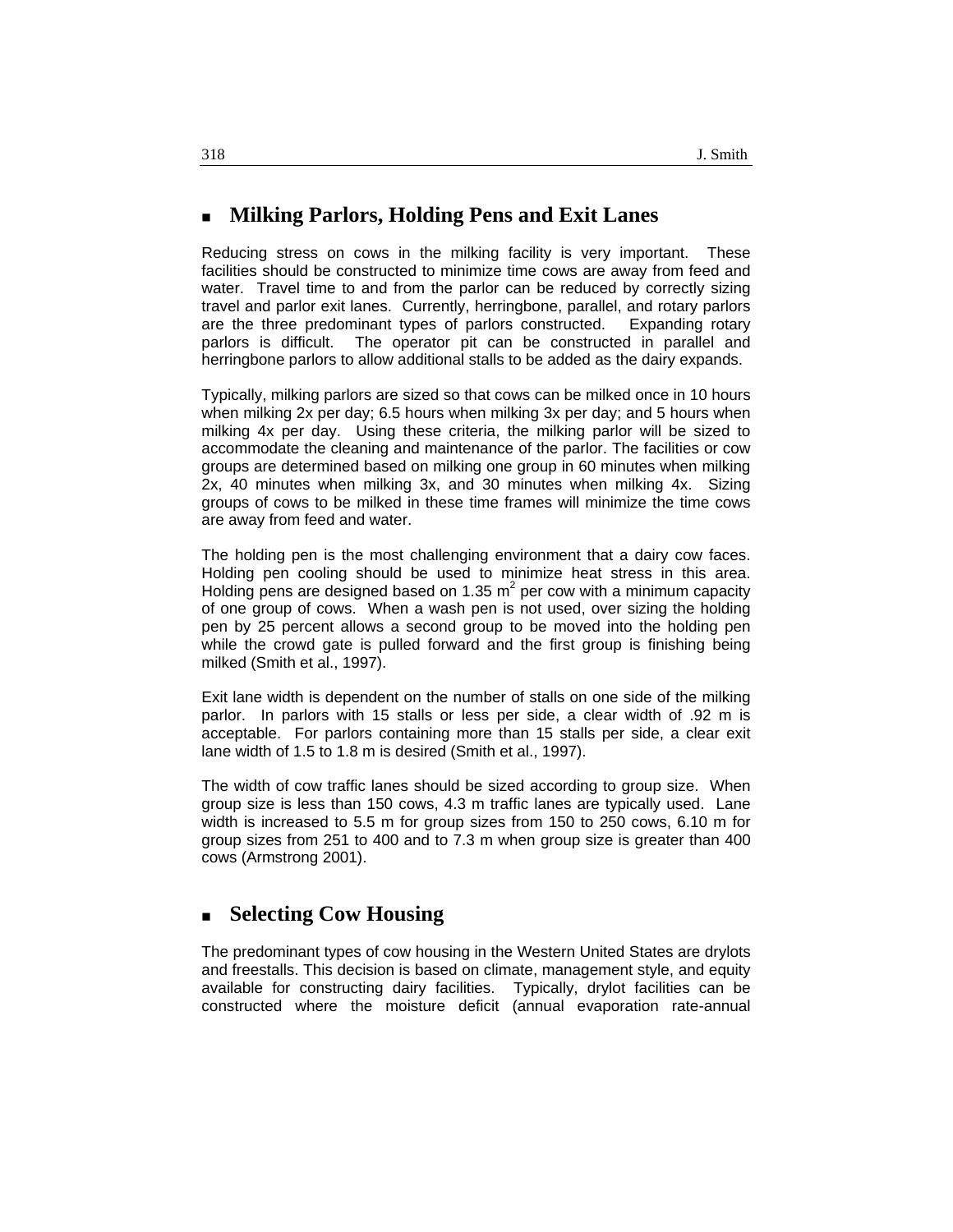precipitation rate) is greater than 50.8 cm annually (Sweeten et al.1993). However, frequency and severity of winter rainfall and blizzards is becoming an important selection criteria. These facilities would provide 45-63  $m^2$  per lactating cow depending on the evaporation rate and  $3.6$ -4.5 m<sup>2</sup> of shade per cow. Windbreaks are constructed in areas where winter weather is severe. It is important to realize that drylot housing does not allow managers the luxury of managing the risk Mother Nature can present in the form of rain, snow and severe wind-chill. The advantage of drylot facilities is the lower capital investment per cow as compared to freestall housing.

Freestall housing is usually selected to minimize the effect of weather changes, to improve cleanliness, and cow comfort. Providing a clean dry bed is essential to minimize the incidence of mastitis in the herd. The disadvantage of freestall housing is the cost of constructing freestall housing and the costs associated with maintaining the beds and manure management.

One of the critical decisions that producers make is the type of freestall barn they build. The most common types are either 4- or 6-row barns and many times the cost per stall is used to determine which barn should be built. Data found in Table 1 represents the typical dimensions of the barns and Table 2 demonstrates the effects of overcrowding upon per cow space for feed and water. Grant (1998) suggested that feed bunk space of less than 20.3 cm/cow reduced intake and bunk space of 20.3-50.8 cm/cow resulted in mixed results. Even at a 100% stocking rate, the 6-row barn only offers 45.7 cm/cow feed line space. When over crowding occurs this is significantly reduced. Four-row barns, even when stocked at 140% of the stalls, still provide more than 45.7 cm/cow of bunk space. In addition, when water is only provided at the crossovers, water space per cow is reduced by 40% in the 6-row barn as compared to 4-row barns. Much of the current debate over the effect of 4- and 6-row barns upon intake is likely related to presence or absence of management factors which either reduce on increase the limitations of access to feed and water in 6-row barns.

Recommendations concerning access to water vary greatly. Current recommendations suggest a range of 3.0 to 9.1 linear cm per cow (Smith et al. 2000). In the Midwest, the typical rule is one waterer or 61 linear cm of space for every 10 to 20 cows. In the Southwest, the recommendation is 9.1 linear cm of space for every cow in the pen. Typically, water is provided at each crossover in 4- and 6-row freestall barns and generally a 4- and 6-row freestall have the same number of crossovers. Thus, water access in a 6-row barn is reduced by 37.5% as compared to a 4-row barn (Table 1). When overcrowding is considered (Table 2) water access is greatly reduced and the magnitude of reduction is greater in 6-row barns. Milk is 87% water and water intake is critical for peak dry matter intake. When building 6-row barns or overcrowding either 4 row or 6-row barns it is important to consider the amount of water space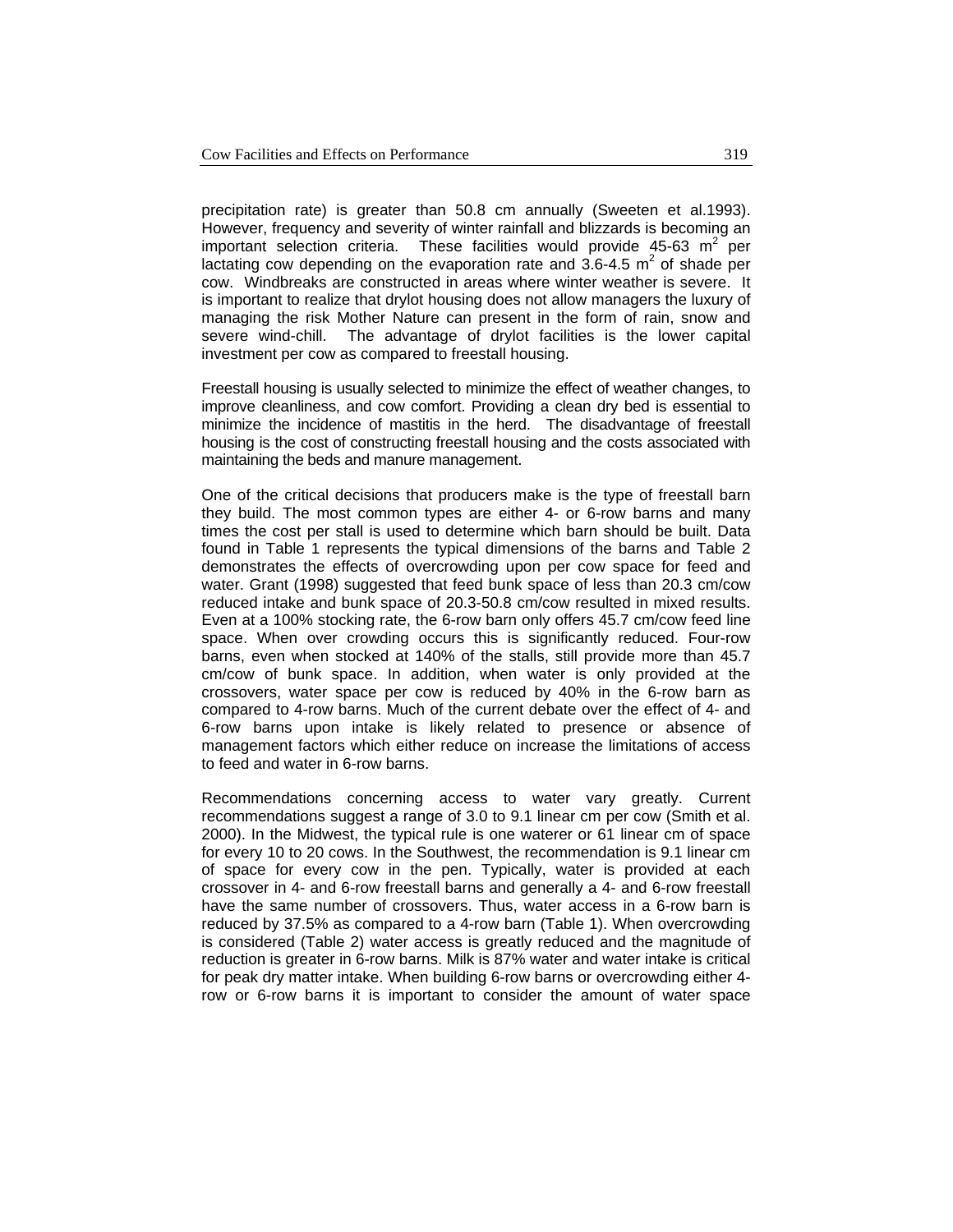available. In warmer climates, 9.1 linear cm of waterer space per cow should be provided.

| Table 1. Average pen dimensions, stalls, cows and allotted space |  |  |  |
|------------------------------------------------------------------|--|--|--|
| per animal.                                                      |  |  |  |

|                             |                     |                      |                         |                 | Per Cow -----------       |                                                |                                      |
|-----------------------------|---------------------|----------------------|-------------------------|-----------------|---------------------------|------------------------------------------------|--------------------------------------|
| <b>Barn</b><br><b>Style</b> | Pen<br>Width<br>(m) | Pen<br>Length<br>(m) | <b>Stall</b><br>Per Pen | Cows<br>Per Pen | Area<br>(m <sup>2</sup> ) | <b>Feedline</b><br><b>Space</b><br>(linear cm) | Water<br><b>Space</b><br>(linear cm) |
| 4-Row                       | 11.9                | 73.2                 | 100                     | 100             | 8.5                       | 73.7                                           | 9.1                                  |
| 6-Row                       | 14.3                | 73.2                 | 160                     | 160             | 6.4                       | 45.7                                           | 5.7                                  |
| 2-Row                       | 11.9                | 73.2                 | 100                     | 100             | 8.5                       | 73.7                                           | 9.1                                  |
| 3-Row                       | 14.3                | 73.2                 | 160                     | 160             | 6.4                       | 45.7                                           | 5.7                                  |

Adapted from Smith, J.F. et al., 1999.

#### **Table 2. Effect of stocking rate on space per cow for area, feed and water in 4 and 6-row barns.**

| <b>Stocking</b><br>Rate (%) | Area<br>$(m^2/cow)$ |       | <b>Feedline Space</b><br>(linear cm/cow) |       | <b>Water Space</b><br>(linear cm/cow) |       |
|-----------------------------|---------------------|-------|------------------------------------------|-------|---------------------------------------|-------|
|                             | 4-Row               | 6-Row | 4-Row                                    | 6-Row | 4-Row                                 | 6-Row |
| 100                         | 8.5                 | 6.4   | 73.7                                     | 45.7  | 9.1                                   | 5.7   |
| 110                         | 7.7                 | 5.8   | 66.0                                     | 40.6  | 8.3                                   | 5.2   |
| 120                         | 7.0                 | 5.3   | 61.0                                     | 38.1  | 7.6                                   | 4.8   |
| 130                         | 6.5                 | 4.9   | 55.9                                     | 35.6  | 7.0                                   | 4.4   |
| 140                         | 6.0                 | 4.6   | 53.3                                     | 33.0  | 6.52                                  | 4.1   |

If construction costs are going to drive the decision between a 4- or 6-row freestall barn, overcrowding must be considered. Typically, 4-row barns are overcrowded 10 to 15% on the basis of the number of freestalls in the pen. Due to the limitations of bunk space, many times the 6-row barn is stocked at 100% of the number of freestalls. Thus, comparing the two buildings based on a per cow housed rather than a per stall basis would be more accurate. This will make the 4-row more cost comparable to the 6-row and maintain greater access to feed and water.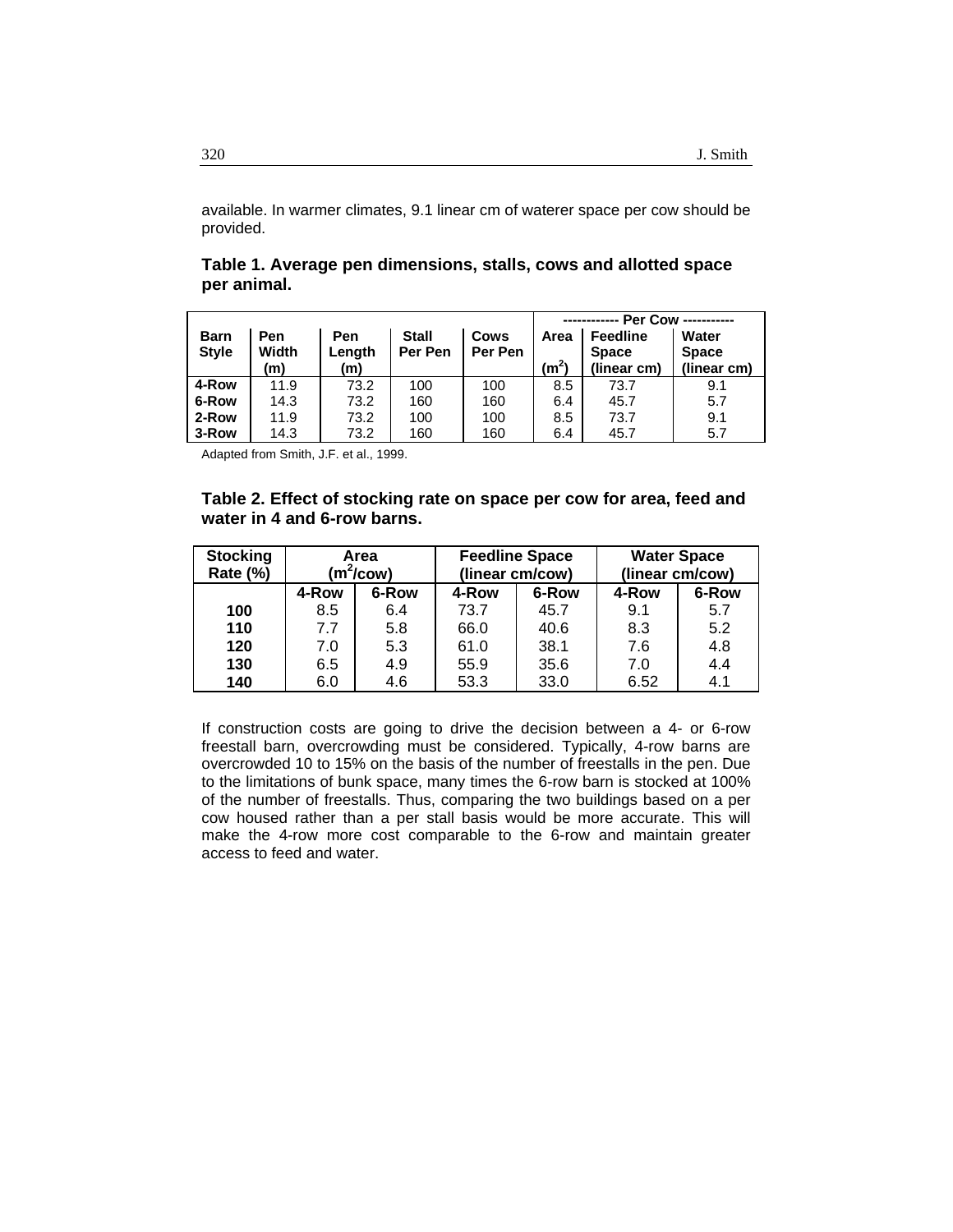## **Grouping Strategies**

The size and number of cow groups on a dairy are critical planning factors. Factors affecting the number and types of groups are largely associated with maximizing cow comfort, feeding strategies, reproduction and increasing labor efficiency. Lactating cows are allotted to one of seven classifications;

- 1. Healthy lactating heifers
- 2. Healthy lactating cows<br>3. Fresh cows and heifers
- Fresh cows and heifers with non-saleable milk
- 4. Fresh cows with saleable milk
- 5. Fresh heifers with saleable milk
- 6. Sick cows with non- saleable milk
- 7. High risk saleable.

Healthy lactating heifers and cows are typically housed in  $8 - 10$  groups. The cows in classifications 3-7 are typically housed in the special needs area along with close-up cows and heifers. Table 3 lists suggested pens and pen sizes for different classifications of dairy cattle to be housed in the special needs facility.

| Table 3. Recommended groups and facilities for cows housed in |
|---------------------------------------------------------------|
| the special needs area.                                       |
|                                                               |

|                                  | Avg. Time   | $%$ of                |                       |  |
|----------------------------------|-------------|-----------------------|-----------------------|--|
| Group                            | in Facility | <b>Lactating Herd</b> | <b>Housing System</b> |  |
| Close-up cows                    |             |                       | Freestalls or loose   |  |
|                                  | 21 days     | 6%                    | housing               |  |
| <b>Close-up heifers</b>          |             |                       | Freestalls or loose   |  |
|                                  | 21 days     | 3%                    | housing               |  |
| <b>Maternity cows</b>            | 3 days      | .33%                  | Loose housing         |  |
| <b>Maternity heifers</b>         | 3 days      | .33%                  | Loose housing         |  |
| <b>Maternity overflow</b>        | 3 days      | $.33\%$               | Loose housing         |  |
| Fresh cows & heifers,            |             |                       | Freestalls or loose   |  |
| Non-sellable milk                | 2 days      | $1\%$                 | housing               |  |
| Fresh cows                       | 14 days     | 3.5%                  | <b>Freestalls</b>     |  |
| <b>Fresh heifers</b>             | 14 days     | 1.5%                  | Freestalls            |  |
| <b>Mastitis &amp; sick cows,</b> | N/A         | 2%                    | Freestalls or loose   |  |
| non-sellable milk                |             |                       | housing               |  |
| High risk sellable milk          | N/A         | $2 - 6%$              | Freestalls or loose   |  |
|                                  |             |                       | housing               |  |
| <b>Cull and dry cows</b>         | N/A         | 1.5%                  | Loose housing         |  |
| <b>Calf housing</b>              | 24 hours    |                       | Hutches or small      |  |
|                                  |             |                       | pens                  |  |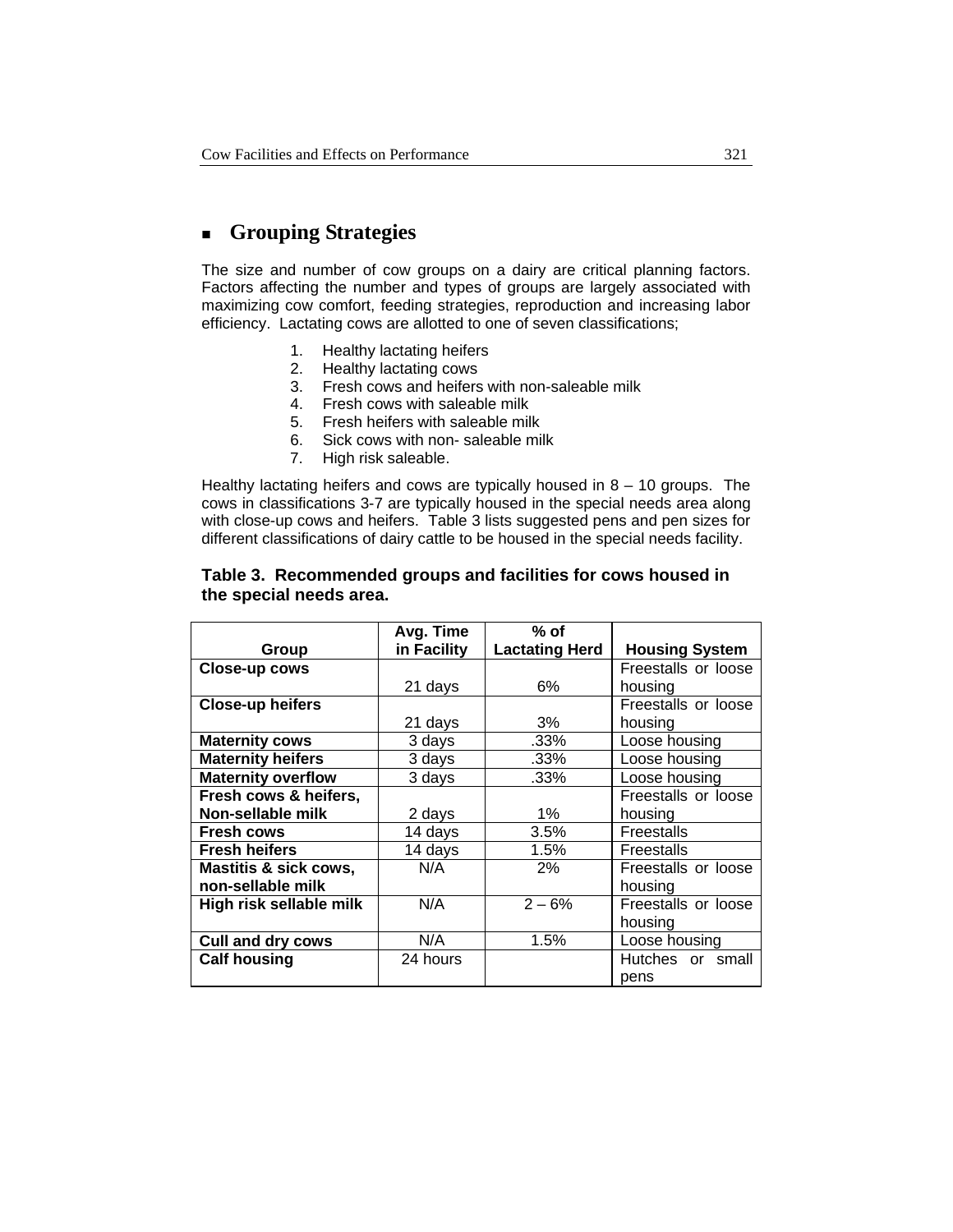Heifers respond favorably when grouped separately from older cows. Heifers have lower dry matter intakes and greater growth requirements as compared to older cattle. In addition, mixing heifers with older cattle increases social pressure resulting in less than optimal heifer performance.

Close-up dry cows and springing heifers differ in nutritional requirements. Close-up cows will have greater intakes and are much more likely to develop milk fever than heifers. Springing heifers may also benefit from a longer transition period than normally allowed for cows. Thus, heifers and dry cows should be separated.

Close-up cows should be moved into a close up pen 21 days prior to calving. The diet in this pen typically has greater concentrations of protein and energy as compared to the far off dry cow diet. In addition, the diet should be low in calcium and potassium or contain anionic salts with appropriate amounts of calcium and potassium to prevent milk fever. Milk fever is generally not a problem with heifers but heifers may benefit from receiving the typical transition diet for 5 weeks rather than 3 weeks. Thus, feeding a diet with higher levels of protein and energy without anionic salts for 5 weeks prior to freshening would be beneficial for heifers.

Just prior to calving close-up cows and heifers would be moved into a group pen (Maternity) with a bedded pack where they would calve. Following calving cows and heifers are typically co-mingled until the milk can be sold. Cows and heifers would be segregated when they move out of the fresh non-sellable pen into the fresh pens. Cows and heifers would be housed in the fresh pens for 14 days where rectal temperatures, dry matter intakes and general appearance can be monitored on a daily basis. Other pens for mature cows and heifers in the special needs area would be a sick pen which would be used to house cows which had been treated with antibiotics, and a high risk pen for lame cows and slow milkers who still produced a lot of saleable milk however need some extra attention.

It is important to realize that these group sizes in the special needs area have been increased to account for fluctuations in calvings and cow and heifer numbers. If these pens are sized for static or average numbers there will be a considerable amount of time where the special needs facilities facility would over stocked. Over stocking cows prior to or after calving can have a dramatic impact on milk production and cow health.

### **Freestall Surfaces**

Sand is the bedding of choice in many areas. It provides a comfortable cushion that forms to the body of the animal. In addition, its very low organic matter content reduces mastitis risk. Sand is readily available and economical in many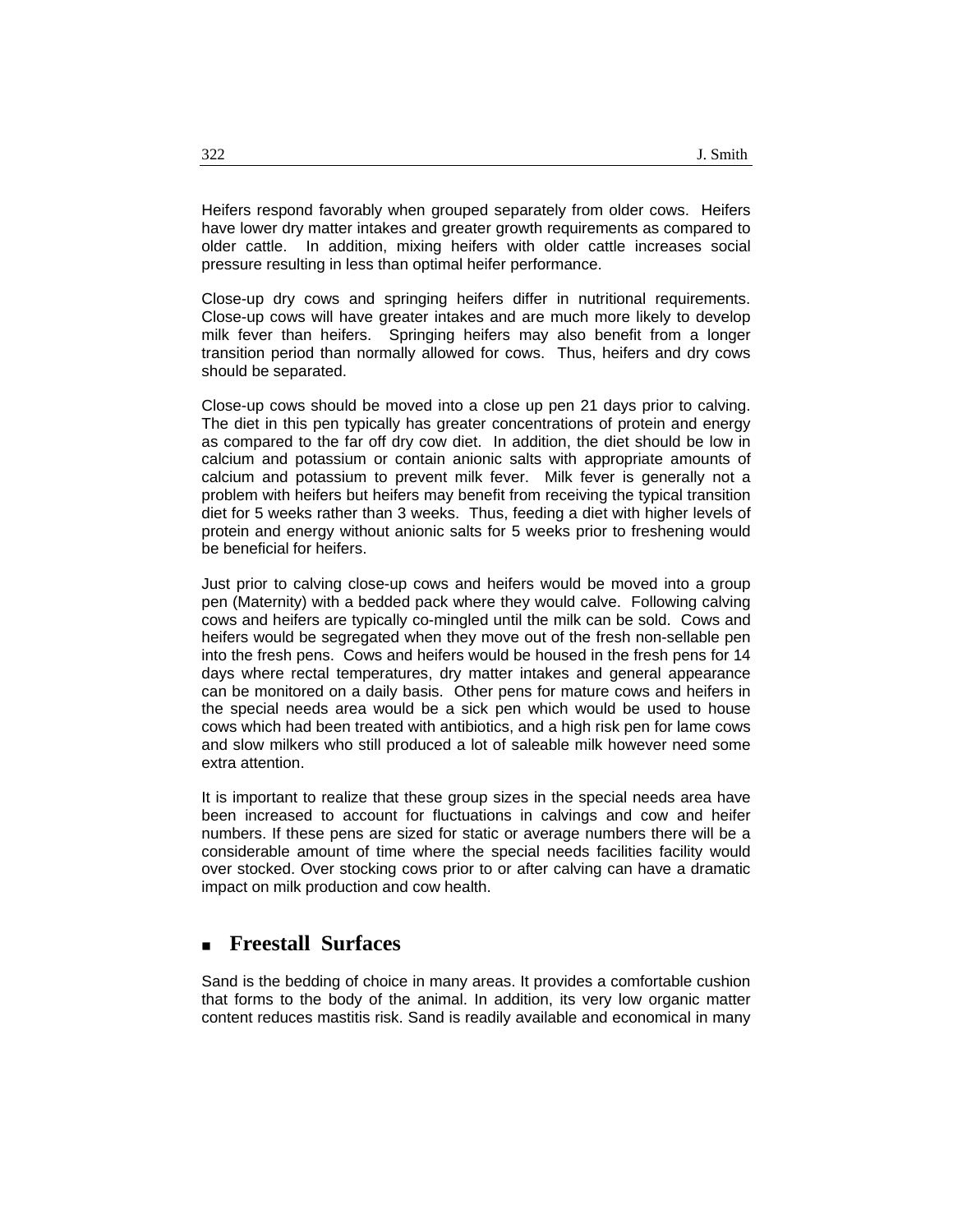cases. Disadvantages may include the cost of sand and/or the issues with handling sand laden manure and separating the waste stream. In arid climates, manure solids are composted and utilized for bedding. Producers choosing not to deal with sand or composted manure bedding, often choose from a variety of commercial freestall surface materials. Sonck, et al. (1999) observed that when given a choice, cows prefer some materials. Occupancy percent ranged from over 50 to under 20%. Researchers suggested that the increase in occupancy rate was likely influenced by the compressibility of the covering. Cows selected freestall covers that compressed to a greater degree over those with minimal compressibility. Cows need a stall surface that conforms to the contours of the cow. Sand and materials that compress will likely provide greater comfort as demonstrated by cow preference.

#### **Feed Barrier Design**

The use of self-locking stanchions as a feed barrier is currently a debated subject in the dairy industry. Shipka and Arave (1995) reported that cows restrained in self-locking stanchions for a four-hour period had similar milk production and dry matter intake as those not restrained. Arave et al. (1996a) observed similar results in another study, however a second study showed similar intake but 6.4 lb/cow/d decrease in milk production when cows were restrained daily for a four hour period (9 AM to 1 PM) during the summer. Increases in cortisol levels were also noted during the summer but not in the spring (Arave et al., 1996b) indicating increased stress during the summer as compared to the spring. Another report (Bolinger et al., 1997) found that locking cattle for 4 hours during the spring months did not affect milk production or feed intake. All of these studies compared restraining cows for four hours to no restraint and all animals were housed in pens equipped with headlocks. The studies did not compare a neck rail barrier to self-locking stanchions nor address the effects of training upon headlock acceptance. The argument could be made that four hours of continuous restraint time is excessive and much shorter times (one hour or less) should be adequate for most procedures. These studies clearly indicate that mismanagement of the self-locking stanchions, not the stanchions, resulted in decreased milk production in one of three studies with no affect upon intake in all studies.

Another study (Batchelder, 2000) compared lockups to neck rails in a 4-row barn under normal and crowded (130% of stalls) conditions. Results of the short-term study showed a 3-5% decrease in dry matter intake when headlocks were used. No differences in milk production or body condition score were observed. It was also noted that overcrowding reduced the percentage of cows eating after milking as compared to no overcrowding. In this study, use of headlocks reduced feed intake but did not affect milk production.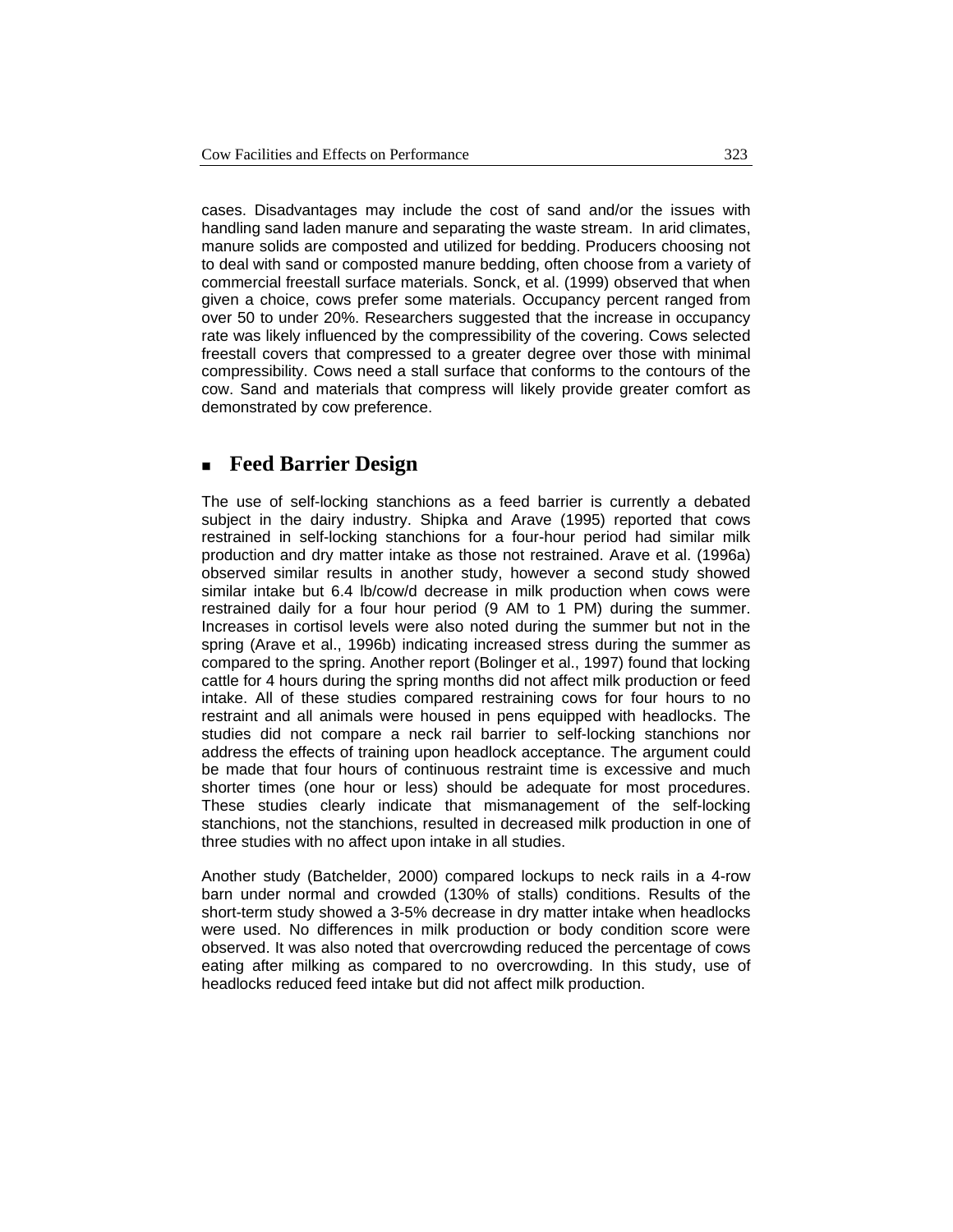A study was conducted by Brouk et al. in the summer of 2000 to determine the effect of headlocks and neckrails on milk production and dry matter intake. This trial was conducted on a commercial dairy and included 216 lactating Holstein cows (55, 2 year olds and 53 mature cows) previously exposed to headlocks. Headlocks did not adversely affect milk production or dry matter intake in this trial. In summary it does not appear that headlocks adversely affect milk production if they are managed correctly.

The correct feed barrier slope is also important. Hansen and Pallesen (1994) reported that sloping the feed barrier 20° away from the cow increased feed availability because the cows could reach 14 cm further than when the barrier was not sloped. Pushing feed up more frequently could achieve the same affect. One disadvantage of sloping the feed barrier is that feeding equipment is more likely to come in contact with the barrier which may result in significant damage to both.

The feeding surface should be smooth to prevent damage to the cow's tongue. When eating, the side of the tongue, which is much more easily injured, often contacts the manger surface. The use of plastics, tile, coatings, etc. will provide a smooth durable surface reducing the risk of tongue injury.

### **Enhancing Production Potential Environmental Temperature**

Mature dairy cattle generally have a thermal neutral zone of 5 to 20°C. This may vary somewhat for individual cows and conditions. Within this range, it is generally assumed that impacts upon intake are minimal. However, temperatures below or above this range alter intakes.

### **Effects of Heat Stress**

Heat stress reduces intake, milk production, health and reproduction of dairy cows. Spain et al. (1998) showed that lactating cows under heat stress decreased intake 6-16% as compared to thermal neutral conditions. Holter et al. (1996) reported heat stress depressed intake of cows more than heifers. Other studies have reported similar results. In addition to a reduction in feed intake, there is also a 30 to 50% reduction in the efficiency of energy utilization for milk production (McDowell et al. 1969). The cow environment can be modified to reduce the effects of heat stress by providing for adequate ventilation and effective cow cooling measures.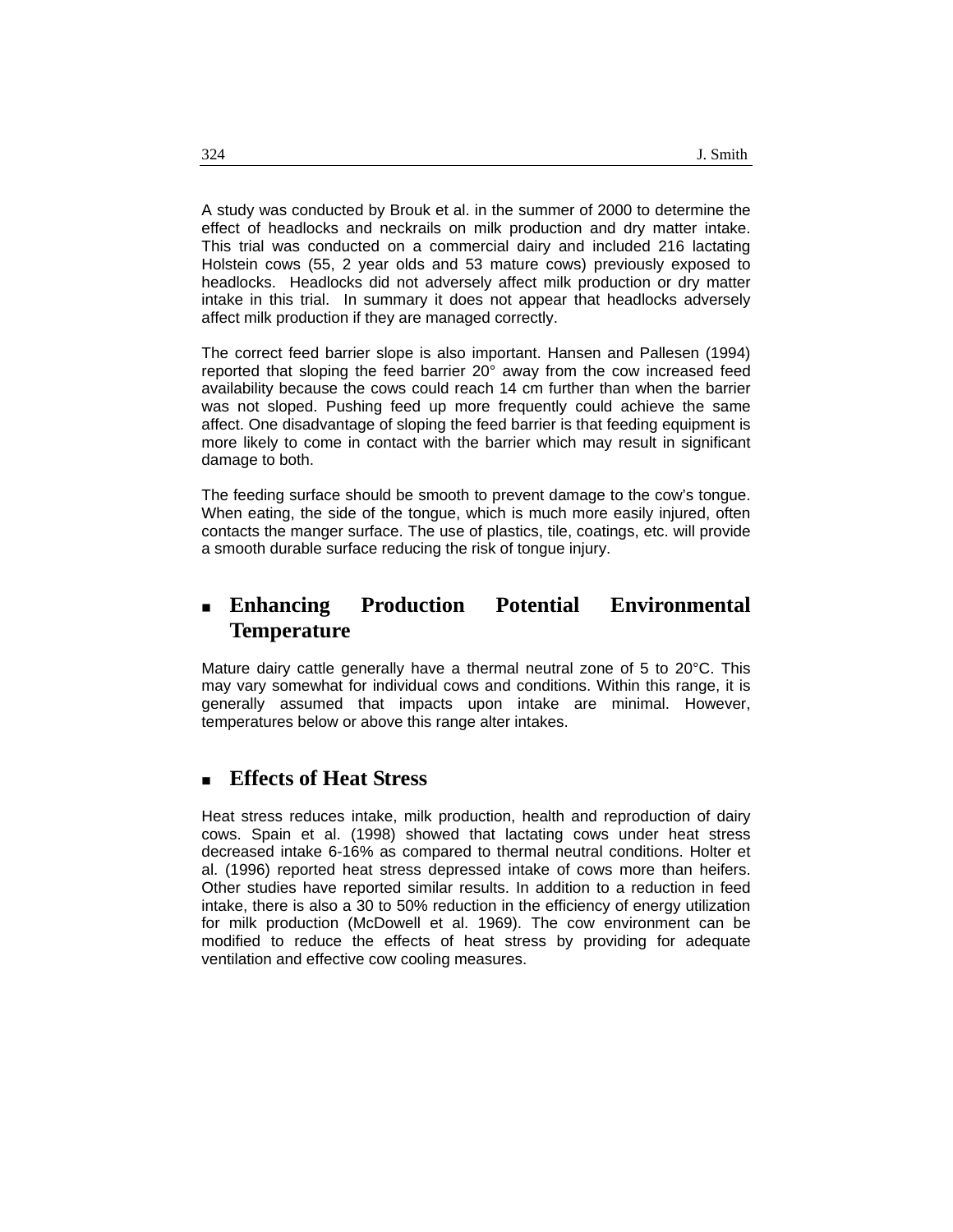### **Ventilation**

Maintaining adequate air quality can be easily accomplished by taking advantage of natural ventilation techniques. Armstrong et al. (1999) reported that a 4/12 pitch roof with an open ridge resulted in lower afternoon cow respiration rate increases as compared to reduced roof pitch or covering the ridge. They also observed that eave heights of 4.3 m resulted in lower increases in cow respiration rates as compared to shorter eave heights. Designing freestall barns that allow for maximum natural airflow during the summer will reduce the effects of heat stress. Open sidewalls, open roof ridges, correct sidewall heights and the absence of buildings or natural features that reduce airflow increase natural airflow. During the winter months, it is necessary to allow adequate ventilation to maintain air quality while providing adequate protection from cold stress.

Another ventilation consideration is the width of the barn. Six-row barns are typically wider that 4-row barns. This additional width reduces natural ventilation. Chastain (2000) indicated that summer ventilation rates were reduced 37% in 6-row barns as compared to 4-row barns. In hot and humid climates, barn choice may increase heat stress resulting in lower feed intake and milk production.

### **Cow Cooling**

During periods of heat stress, it is necessary to reduce cow stress by increasing airflow and installing sprinkler or soaker systems. The critical areas to cool are the milking parlor, holding pen and housing areas. First, these areas should provide adequate shade. Barns built with a north-south orientation allow morning and afternoon sun to enter the stalls and feeding areas and may not adequately protect the cows. Second, as temperatures increase, cows depend upon evaporative cooling to maintain core temperature. The use of sprinkler/soaker and fan systems to effectively wet and dry the cows will increase heat loss from the cow. It is important to realize that the systems do not lower the temperature in the barn.

### ■ Cold Stress

Dairy cows can withstand a significant amount of cold stress as compared to other animals. Factors affecting the ability of the cow to withstand cold temperatures include housing, pen condition, age, stage of lactation, nutrition, thermal acclimation, hair coat and behavior (Armstrong and Hillman, 1998). Feed intake increases when ambient temperature drops below the lower critical temperature of the animal. Protection from wind and moisture will reduce the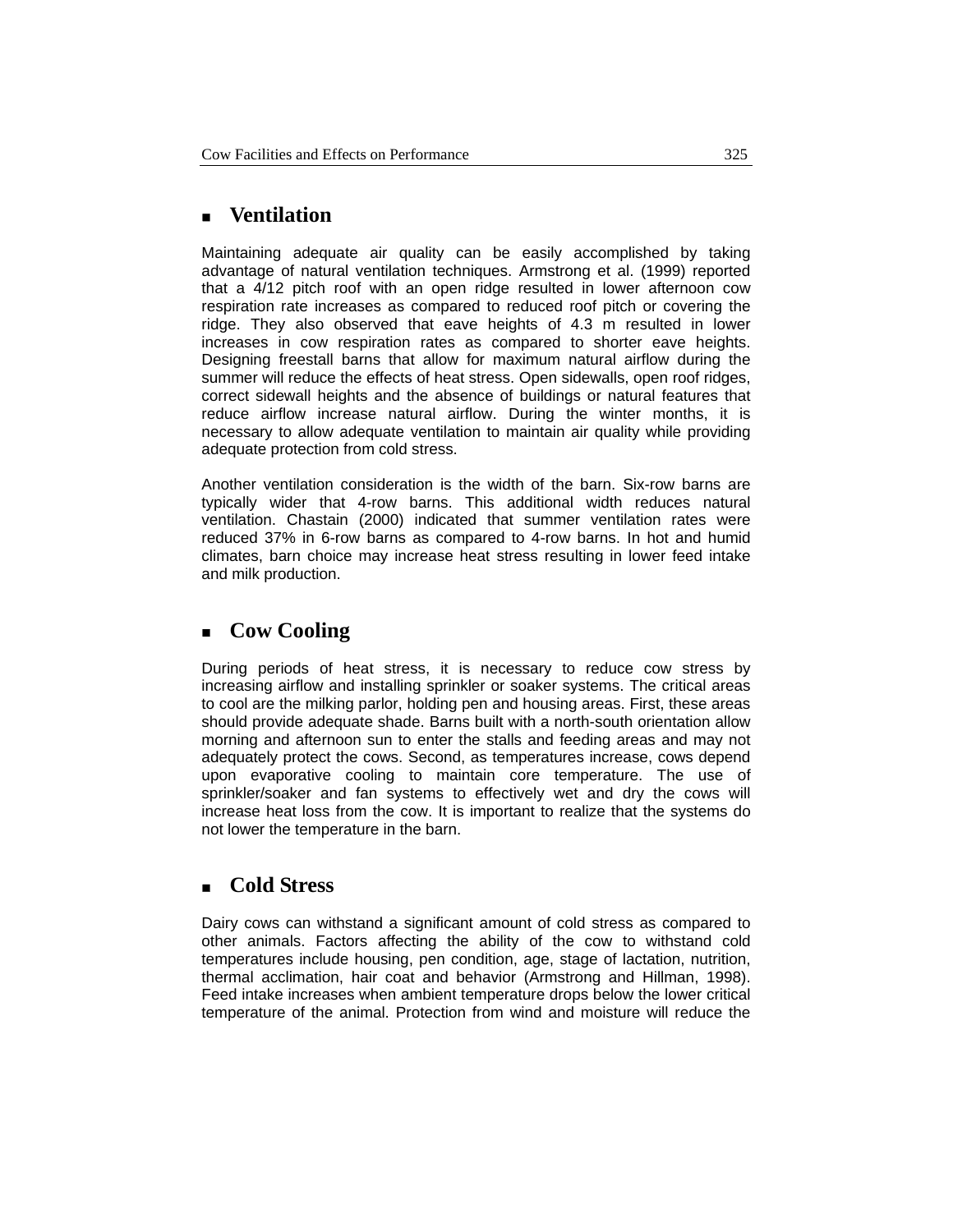lower critical temperature and minimize the effects of cold stress. When feed intake is no longer adequate to maintain both body temperature and milk production, milk production will likely decrease.

#### **Supplemental Lighting**

Supplemental lighting has been shown to increase milk production and feed intake in several studies. Peters (1981) reported a 6% increase in milk production and feed intake when cows were exposed to a 16L:8D photoperiod as compared to natural photoperiods during the fall and winter months. Median light intensities were 462 lx and 555 lx for supplemental and natural photoperiods respectively. Chastain et al. (1997) reported a 5% increase in feed intake when proper ventilation and lighting were provided and Miller et al. (1999) reported a 3.5% increase without bST and 8.9% with bST when photoperiod was increased from 9.5-14 h to 18 h. Increasing the photoperiod to 16-18 h increased feed intake. Dahl et al. (1998) reported that 24 h of supplemental lighting did not result in additional milk production over 16 hours of light. Studies utilized different light intensities in different areas of the housing area. More research is needed to determine the correct light intensity to increase intake. In modern freestall barns, the intensity varies greatly based on the location within the pen. Thus additional research is needed to determine the intensity required for different locations within pens.

Another issue with lighting in freestall barns is milking frequency. Herds milked 3x can not provide 8 hours of continuous darkness. This is especially true in large freestall barns housing several milking groups. In these situations, the lights may remain on at all times to provide lighting for moving cattle to and from the milking parlor. The continuous darkness requirement of lactating cows may be 6 hours (Dahl, 2000). Thus, setting milking schedules to accommodate 6 hours of continuous darkness is recommended. The use of low intensity red lights may be necessary in large barns to allow movement of animals without disruption of the dark period of other groups.

Dry cows benefit from a different photoperiod than lactating cows. Recent research (Dahl, 2000) showed dry cows exposed to short days (8L:16D) produced more (P<.05) milk in the next lactation than those exposed to long days (16L:8D). Petitclerc et al. (1998) reported a similar observation. Based on the results of these studies, dry cows should be exposed to short days and then exposed to long days post-calving.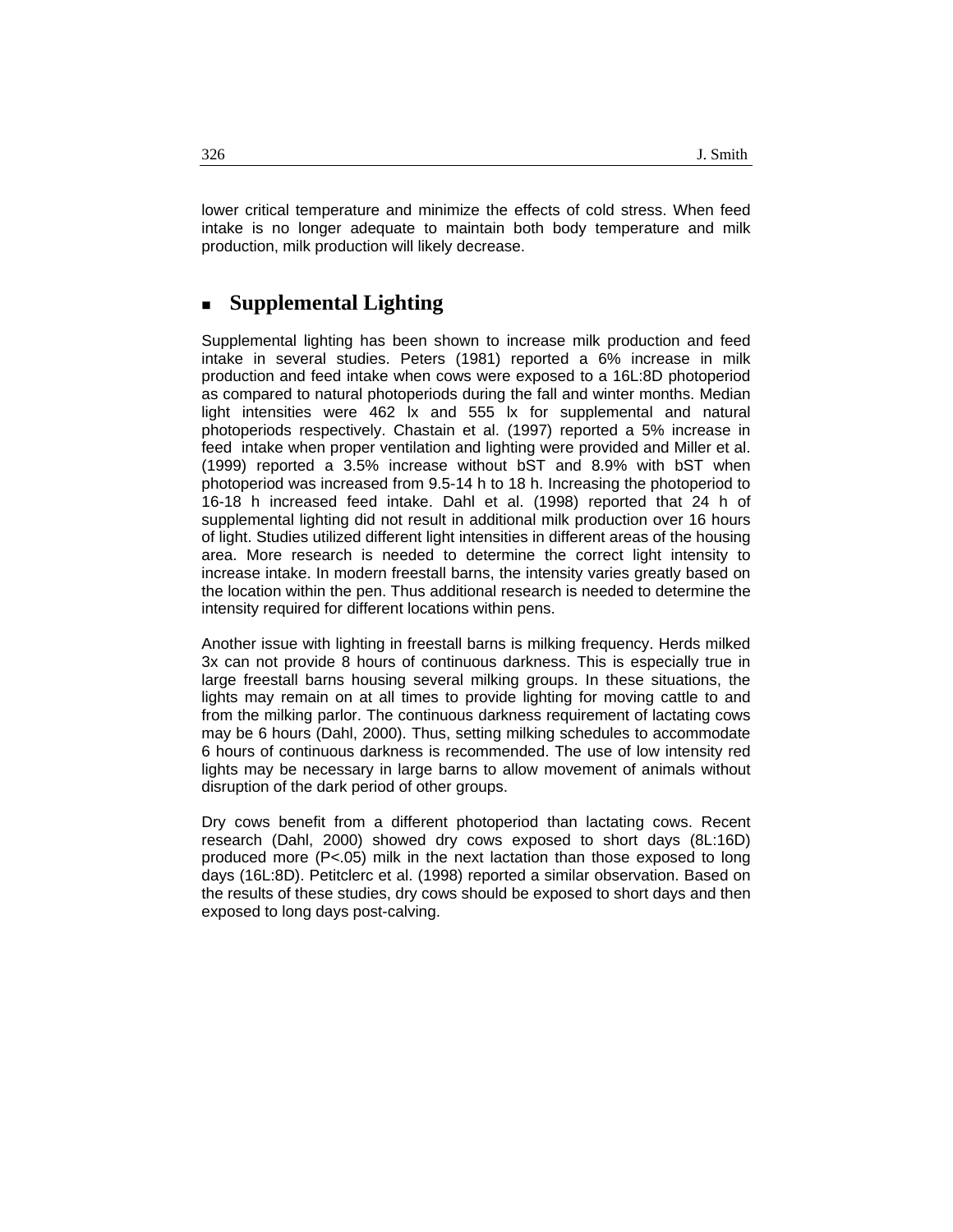#### **Lot Condition**

Mud can have a significant negative impact upon dry matter intake. Fox and Tylutki (1998) suggested that every inch of mud reduced DMI of dairy cattle 2.5%. Based on this assumption, feed intake of cattle in 30.5 cm of mud would be 30% less than those without mud. Based on our current knowledge of the impact of prepartum intake upon subsequent lactation performance, dry cattle housed in muddy conditions may be at greatest risk. However, significant production losses may also occur in lactating cattle.

#### **Impact of Facilities on Reproduction**

A dairy design that facilitates grouping open cows together is ideal allowing nonpregnant cows to interact during estrus, increasing the efficiency of heat detection (Helmer and Britt, 1985). In a trial conducted by Vailes and Britt in 1990 cows given a choice spent 73% of the time on dirt versus concrete and mounting activity was 3-15 fold greater on dirt versus concrete. Duration of estrus and mounting activity is increased when cows are housed on dirt versus concrete (Britt et al., 1986; Rodtain et al., 1986). If possible producers may want to allow open cows to have access to dirt lots for the purpose of estrus detection.

### **References**

- Arave, C.W., D. Bolinger, M.P. Shipka and J.L. Albright. 1996a. Effect of extended lock-up of lactating cows on milk production, feed intake and behavior. J. Anim. Sci. 74(Suppl. 1):43.
- Arave, C.W., M.L. Sipka, J. Morrow-Tesch and J.L. Albright. 1996b. Changes in serum cortisol following extended lock up time of lactating cows. J. Dairy Sci. 79(Suppl. 1):191.
- Armstrong, D.V. 1994. Heat stress interaction with shade and cooling. J. Dairy Sci. 77:2044-2050.
- Armstrong, D.V. Personal Communication.
- Armstrong, D.V. and P.E. Hillman. 1998. Effect of cold stress on dairy cattle performance. In: Proc. Colorado Nutrition Conference, Greeley, CO.
- Armstrong, D.V., P.E. Hillman, M.J. Meyer, J.F. Smith, S.R. Stokes and J.P.Harner III. 1999. Heat stress management in freestall barns in the western U.S. In: Proc. of the 1999 Western Dairy Management Conference. pp 87-95.
- Batchelder, T.L. 2000. The impact of head gates and overcrowding on production and behavior patterns of lactating dairy cows. In: Proc. of the 2000 Dairy Housing and Equipment Systems: Managing and planning for profitability. NRAES publication 129. pp 325-330.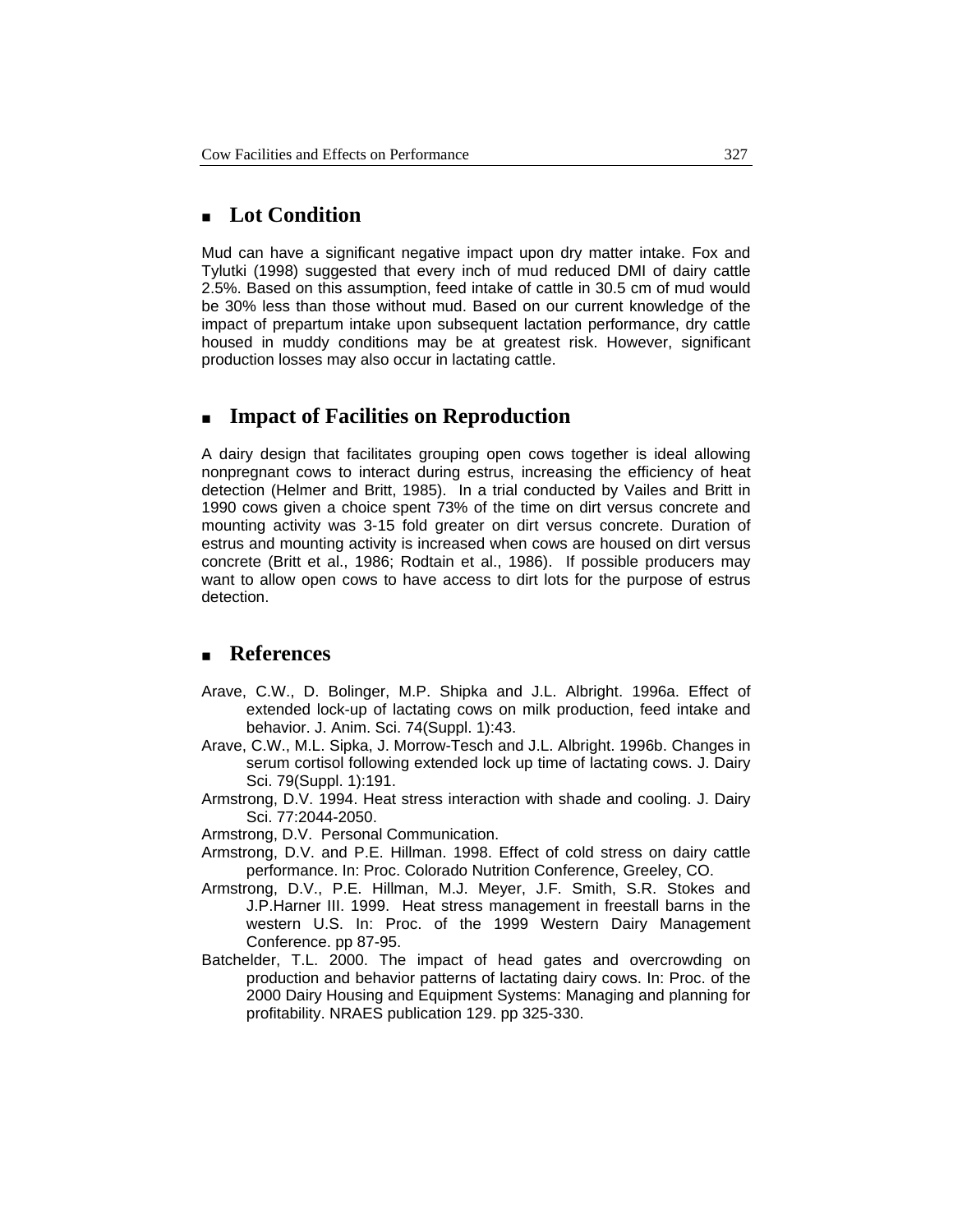- Bolinger, D.J., J.L. Albright, J. Morrow-Tesch, S.J. Kenyon, M.D. Cunningham. 1997. The effects of restraint using self-locking stanchions on dairy cows in relation to behavior, feed intake, physiological parameters, health and milk yield. J. Dairy Sci. 80:2411-2417.
- Britt, J.H., Scott, R.G., Armstrong, J.D., and Whitacre, M.D. 1986. Determinants of estrous behavior in lactating holstein cows. J. Dairy Sci. 69:2195- 2202.
- Brouk, M.J., J.F. Smith, and J.P. Harner, III. 2000. Freestall barn design andcooling systems. Heart of America Dairy Management Conference, St. Joseph, MO. pp. 87-94.
- Brouk, M.J., J.F. Smith, J.P. Harner, III, and S.E. DeFrain. 2001. Effect of headlocks on milk production and feed intake of dairy cattle. Dairy Day 2001 Publication, Kansas State University, Manhattan, KS.
- Chastain, J.P. 2000. Designing and managing natural ventilation systems. In: Proc. of the 2000 Dairy Housing and Equipment Systems: Managing and planning for profitability. NRAES publication 129. pp 147-163.
- Chastain, J., L. Jacoboson. J. Beehler and J. Martens. 1997. Improved lighting and ventilation systems for dairy facilities: its effects on herd health and milk production. In: Proc. Fifth Int. Livestock Housing Conference. pp 827-835.
- Dahl, G.E. 2000. Photoperiod management of dairy cows. In: Proc. of the 2000 Dairy Housing and Equipment Systems: Managing and planning for profitability. NRAES publication 129. pp 131-136.
- Dahl, G.E., J.P. Chastain and R.R. Peters. 1998. Manipulation of photoperiod to increase milk production in cattle: biological, economical and practical considerations. In: Proc. Fourth Int. Dairy Housing Conf. ASAE, St. Joseph, MI. pp 259-265.
- Fox, D.G. and T.P. Tylutki. 1998. Accounting for the effects of environment on the nutrient requirements of dairy cattle. J. Dairy Sci. 81:3085-3095.
- Fulhage, C.D., and J.A. Hoehne. 1998. Performance of a Screen Separator for Flushed Dairy Manure. In Proc. of the  $4<sup>th</sup>$  Int'l. Dairy Housing Conf, 130-135. St. Louis, MO.: ASAE.
- Grant, R. 1998. Taking advantage of cow behavior. In: Proceedings of the second Midwest Dairy Management Conference Kansas City, MO. pp 97-106.
- Hansen, K. and C.N. Pallesen. 1998. Dairy cow pressure on self-locking feed barriers. In: Proceedings of the fourth international dairy housing conference. ASAE, St. Louis, MO, pp 312-319.
- Helmer, S.D. and J.H. Britt. 1985. Mounting behavior as affected by stage of estrous cycle in Holstein heifers. J. Dairy Sci. 68: 1290-1296.
- Holter, J.B., J.W. West, M.L. McGillard, and A.N. Pell. 1996. Predicating ad libitum dry matter intake and yields of Jersey cows. J. Dairy Sci. 79:912- 921.
- McDowell, R.E., E.G. Moody, P.J. Van Soest, R.P. Lehman and G.L. Ford. 1969. Effect of heat stress on energy and water utilization of lactating dairy cows. J. Dairy Sci. 52:188.